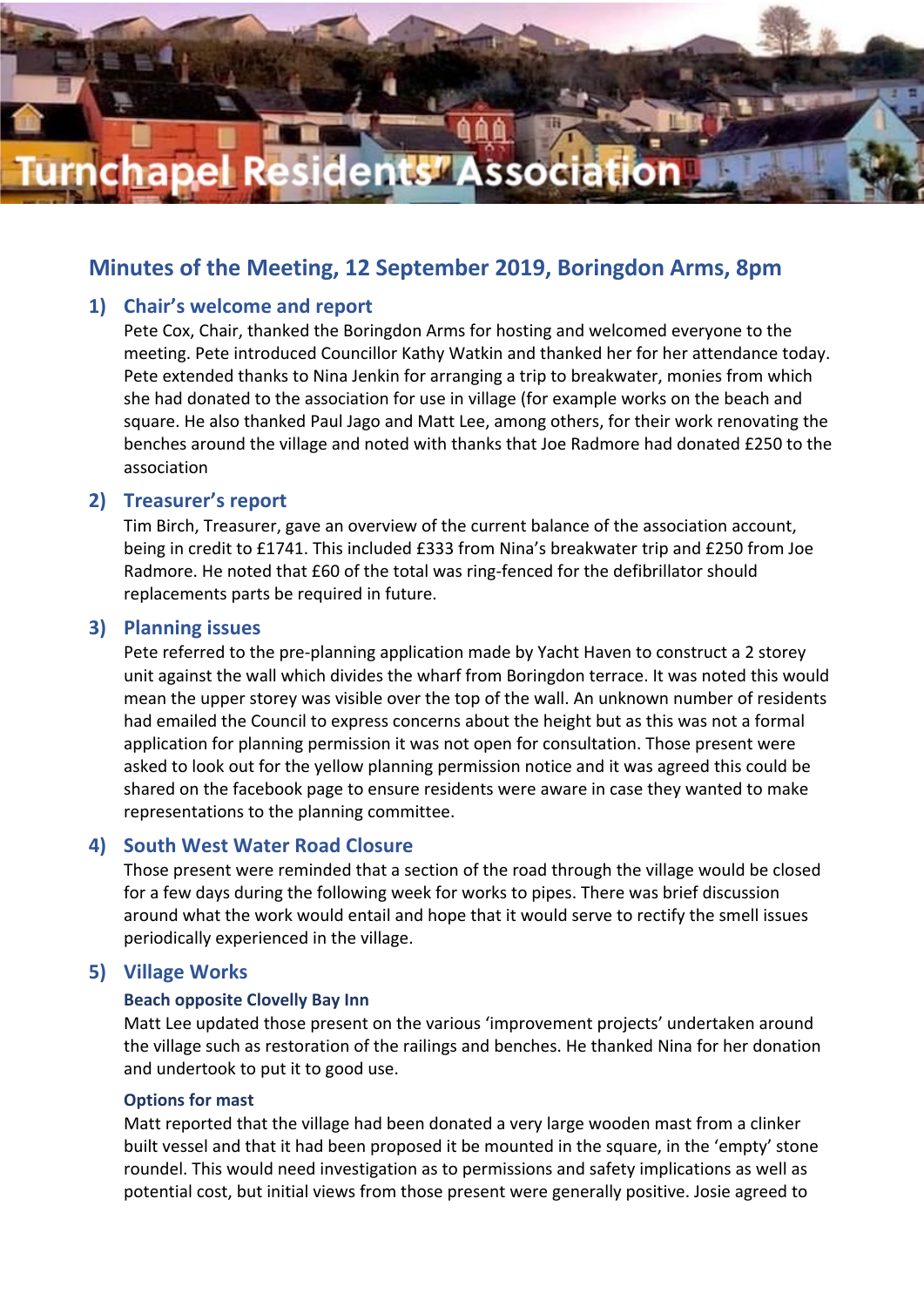investigate the ownership of the square and it was 2 agreed that once more details were known village residents would be presented with these and given the option to vote/raise concerns or objections.

#### **Garden by car park at top of St Johns Rd**

The contributions of Ben Landricombe and Rob Dixon in restoring the area at the top of the village opposite the carpark, following an unexpected clearance by the Council were acknowledged and appreciated by all. The area has been a pleasure to see over the summer as the plants have grown and bloomed. It was noted that several of the plants were annuals and it was agreed that the Residents Association would donate funds towards replacements for the following year should these been needed.

#### **Adoption of Phone Box**

Pete reported that as mentioned in previous meetings, the residents association could 'adopt' the phone box. This would cost just £1 and there was the option for BT to still provide electricity. The decision to adopt had been highlighted on the flyer for this meeting to ensure that residents were aware of the decision and could contact committee members and/or attend the meeting in person should they have strong views either way on the decision. It was agreed by those present that the adoption should be progressed and any ideas about what the phone box could be used for would be welcomed.

#### **Dog poo bags**

Thanks were extended to Cathy Harris for continuing to keep the dog poo bag dispensers topped up. Linzie Wishart reported she had not been able to secure free of reduced-cost bags by approaching suppliers direct but she had found degradable bags at a cost of £17.99 for 1000 and it was agreed these would be purchased. Cllr Watkin agreed to look into the provision of an additional waste bin near the gates by Turnchapel Wharf, as previously requested by the residents association, as that area seems to be a particular problem.

### **6) Council Issues**

Jess James reported there had been emails received from some residents, and verbal feedback regarding parking, particular in the top car park. This can become very full, especially evenings and weekends with residents resorting to parking on the grassed areas. There had also been a small number of collisions thought to have been caused by the tight maneuvering spaces when the car park is very full. It had been suggested the association investigate the possibility the car park could be extended, while noting the value of the green spaces and hedgerows around it. Cllr Kathy Watson explained that the cost of extending the parking area was prohibitive. Simon Law asked if there was any money left over from section 106 that could be used to fund this. Cllr Watkin explained these finds often have criteria around what they can be spent on. She had a meeting with Highways in the near future and could bring this up seeking information on whether there were any section 106 monies and what the criteria around it was.

Ian Rendle raised the issues of potholes and asked Cllr Watkin to discuss that with 3 highways as well.

Concerns about the speed which some people drive through the village were raised, with discussions on the pros and cons of speed bumps, traffic calming, children playing signs and traffic lights. Cllr Watkins agreed to arrange for someone from the 'Living Streets' team to visit and meet with residents to provide advice.

Cllr Watkin asked to receive a copy of the minutes.

It was generally agreed that residents should seek to park and drive responsibly.